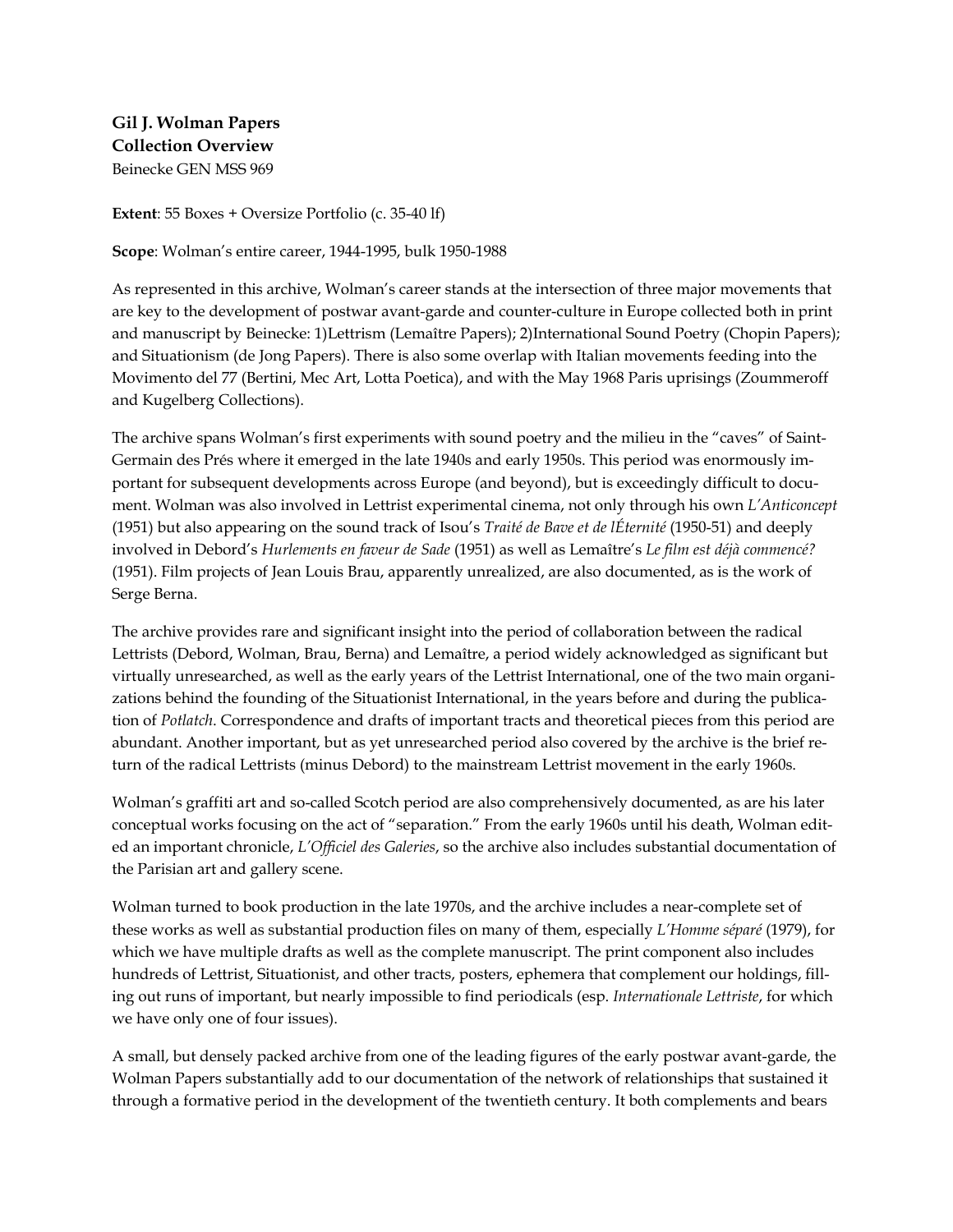comparison to recent archival acquisitions such as the de Jong Papers (less than half as large) and Chopin Papers (roughly the same size; much richer in correspondence, but weaker in manuscripts of major works).

Wolman Archive: Overview of Contents

Correspondence (c. 550 pieces)

Altman, Roberto (6) Arnaud, Noel (9) Aubertin, Bernard and Denise (12) Berna, Serge (17), letters from prison, 1952-53 Bernstein, Michelle (1) Bertini, Gianni (3) Brau, Jean Louis and Elian (20) Chopin, Henri (6) Debord, Guy (42) Dufrêne, François (2) Fillon, Jacques (3) Hopfenblum, Emile (6) Isou, Isidore (3) Lemaître, Maurice (15) Mension, Jean Michel (1) Matricon (1) Pinot-Gallizio (1) Rumney, Ralph (6) Simondo, Piero (2) Spacagna and Aude Jessemin (11) Spiess, Jacques (5) Stern, Nane (6) General correspondence (300 + c. 50 documents)

Writings by Wolman (c. 5500 pp MS, 2100 pp TS, 250 original documents)

Early sound poems ("mégapneumes"): 160 pp. MS, incl 4 lengthier mss and 1951 collaboration w/ Lemaître and Debord

*L'Anticoncept* (Film, 1951): 121 pp MS; 133 pp TS/corrected proofs; 3 AL/TLS, 31 pp. orig docs, plus printed materials

*Duhring Duhring* (1979): 280 pp. MS; 228 pp. TS; 12 pp. other docs; détourned book

*L'Homme séparé* (1979): 210 pp. MS, 50 pp. TS, 91 pp. production materials

*Wolman résumé* (1981, with additions for intended second addition, to 1995): 700 pp corrected proof; original documents 1950-1995, including 48 tracts, 51 handbills/posters; 31 eshibition documents; 24 AL/TLS, 141 pp. TS; 24 catalogs/brochures; 3 maquettes/montages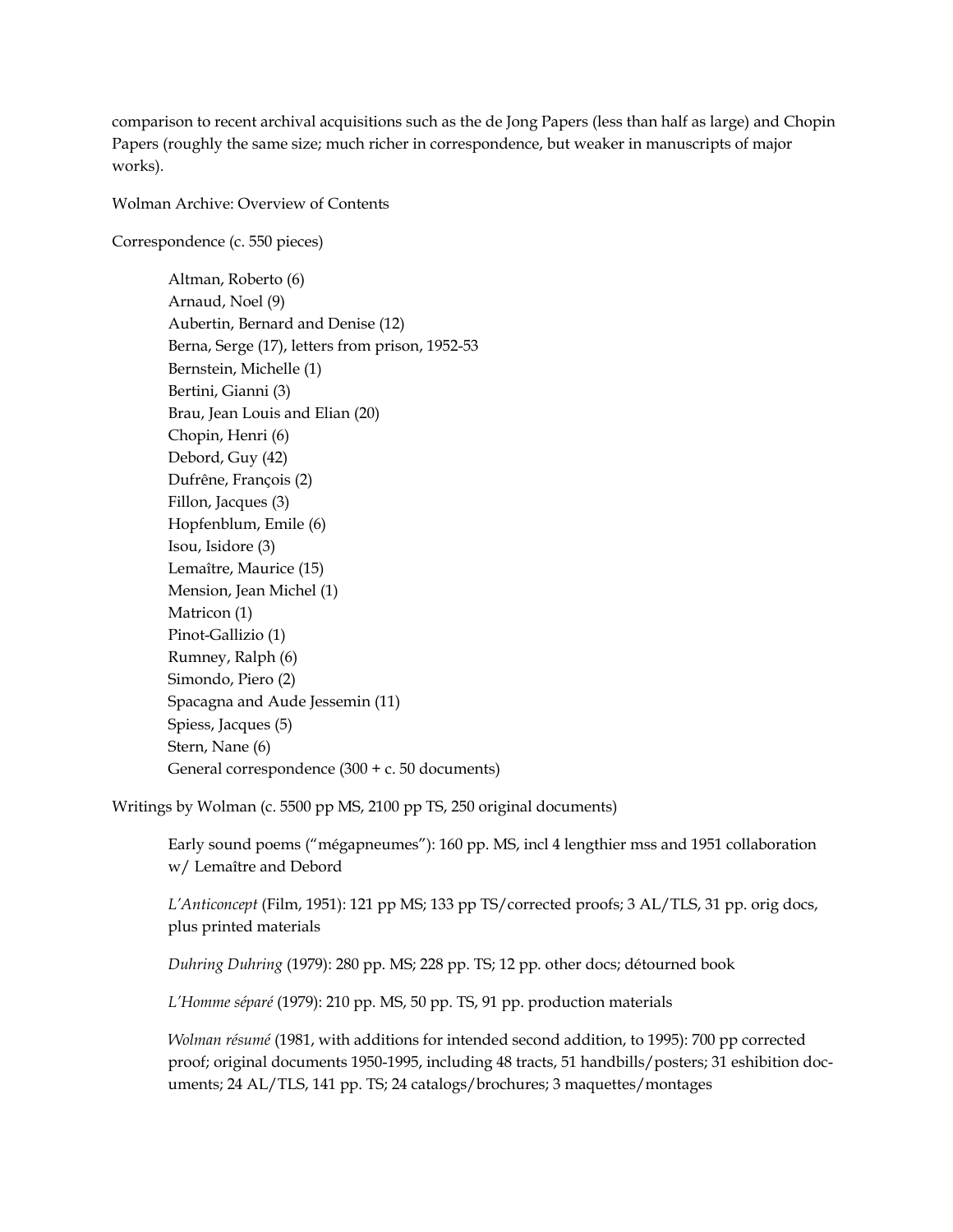*Vivre et mourir* (1984): 89 pp MS, c. 100 pp (?) TS

*Les entrepots d'Ivry* (1985): 65 pp MS, 89 pp TS

*Fin de Communication* (1985): 216 pp MS, 311 pp. TS; 5 pp. art/production materials

*Les Inhumations/Peinture dépeinte* (1991): 1754 pp MS; 244 ppp TS

Smaller MSS/articles/manifestos: 2610 pp MS; 1047 pp. TS; 11 pp. maquettes/croquis—includes mss material from *Ur*, no. 1 (first series, 1950); 28 pp. ms on Camus's *L'Etranger* (probably for *Combat*, c. 1945); an additional 30-40 pp. early lettrist poems (1950-51); additional film scenarios (unrealized, 1960s, 1970s); 10 pp draft of letter to Guy Debord (1942); 7 pp. ms on cadavres exquis w/ lettrist poems (c. 1950)

Writings by Others (c. 125 pp MS; 200 pp TS, letters and docs)

Altman, Roberto (1 ms)

Berna, Serge (66+ pp. MS, including ms of "film/novel")

Brau, Jean Louis (6 pp. MS, 55 pp. TS; 4 ALS (8pp., see also more under correspondence) includes film projects, recording projects, and TS of tract w/ corrections by Debord)

Cathelin, Jean (1 ms, polemic against Lemaître)

Debord, Guy (c. 20 pp. corrected TS, including text fm *IL* no. 3 and very early Debord text on psychogeography (1953)

Dufrêne, François (11 pp. MS, 15 PC, incl lettrist poem)

Isou, Isidore (33 pp MS; 63 pp. TS, including c. 30 pp. original material relating to *Traité de bave e d'éternité* (1951), also GJW's recording for soundtrack)

Ivain, Gilles (1 pc)

Lemaître, Maurice (2 pp MS; 1 TS, 14 TLS, mainly 1961-62)

Sabatier, Roland (1 pc)

Spacagna, Jacques (1 pc)

Unidentified/Collaborations (11 pp MS, 43 pp TS), including original production materials (maquettes) for *Ur*, no. 2 (first series, 1952) and the *Deuxième Internationale Lettriste* (1964); manifestos texts relating to final split with lettrists, c. 1964

## Printed

Books by Wolman

*Quelques jours en août 1976* (1977), with ms restoration of missing letters, 5 pp ms *Duhring Duhring* (1979), 2 copies, incl. "tirage de tête"